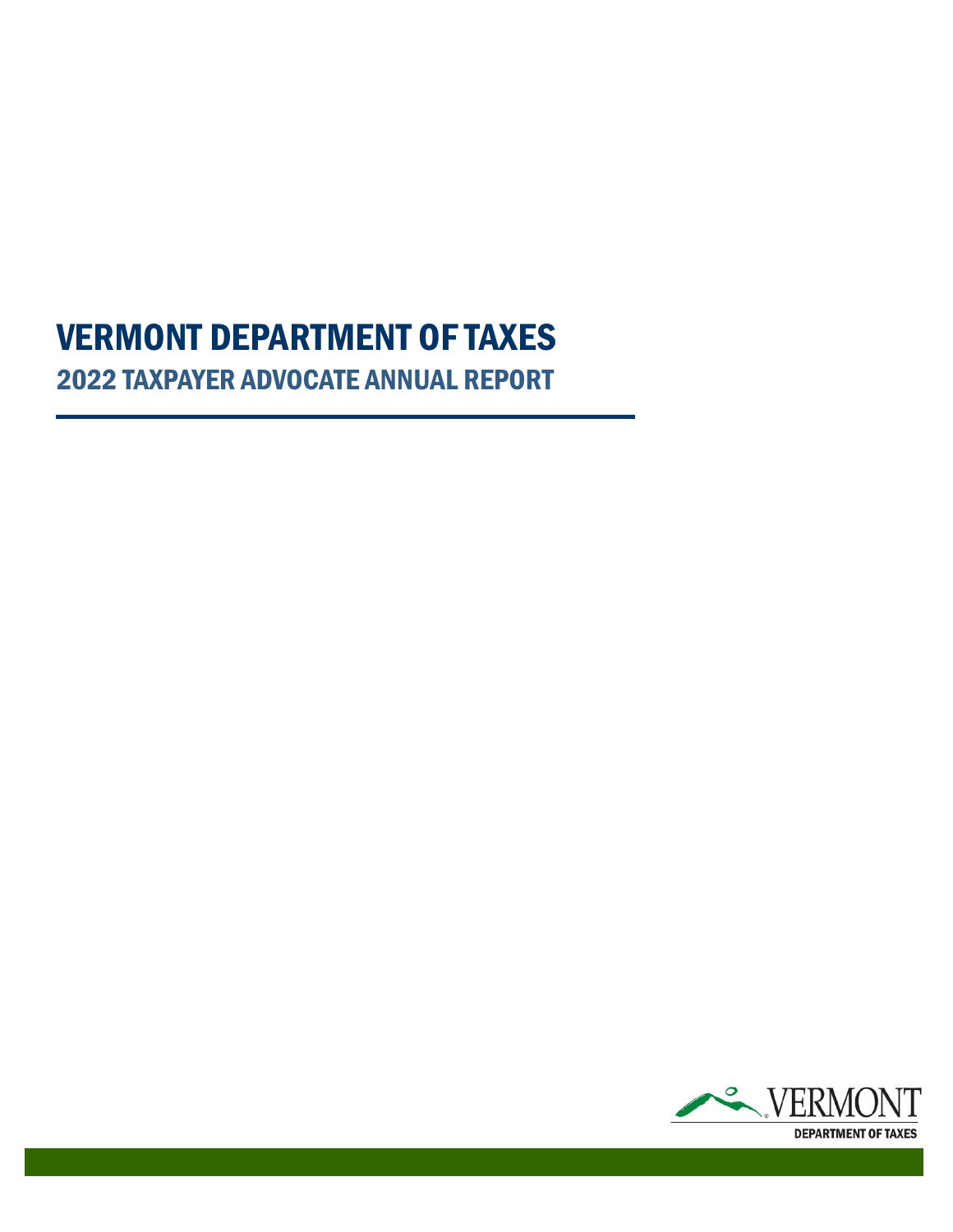### 2022 TAXPAYER ADVOCATE ANNUAL REPORT

SUBMITTED TO House Committee on Ways and Means Senate Committee on Finance

SUBMITTED BY Jeffrey M. Dooley, Taxpayer Advocate Vermont Department of Taxes

DATE SUBMITTED January 15, 2022 Pub. RP-1296-2022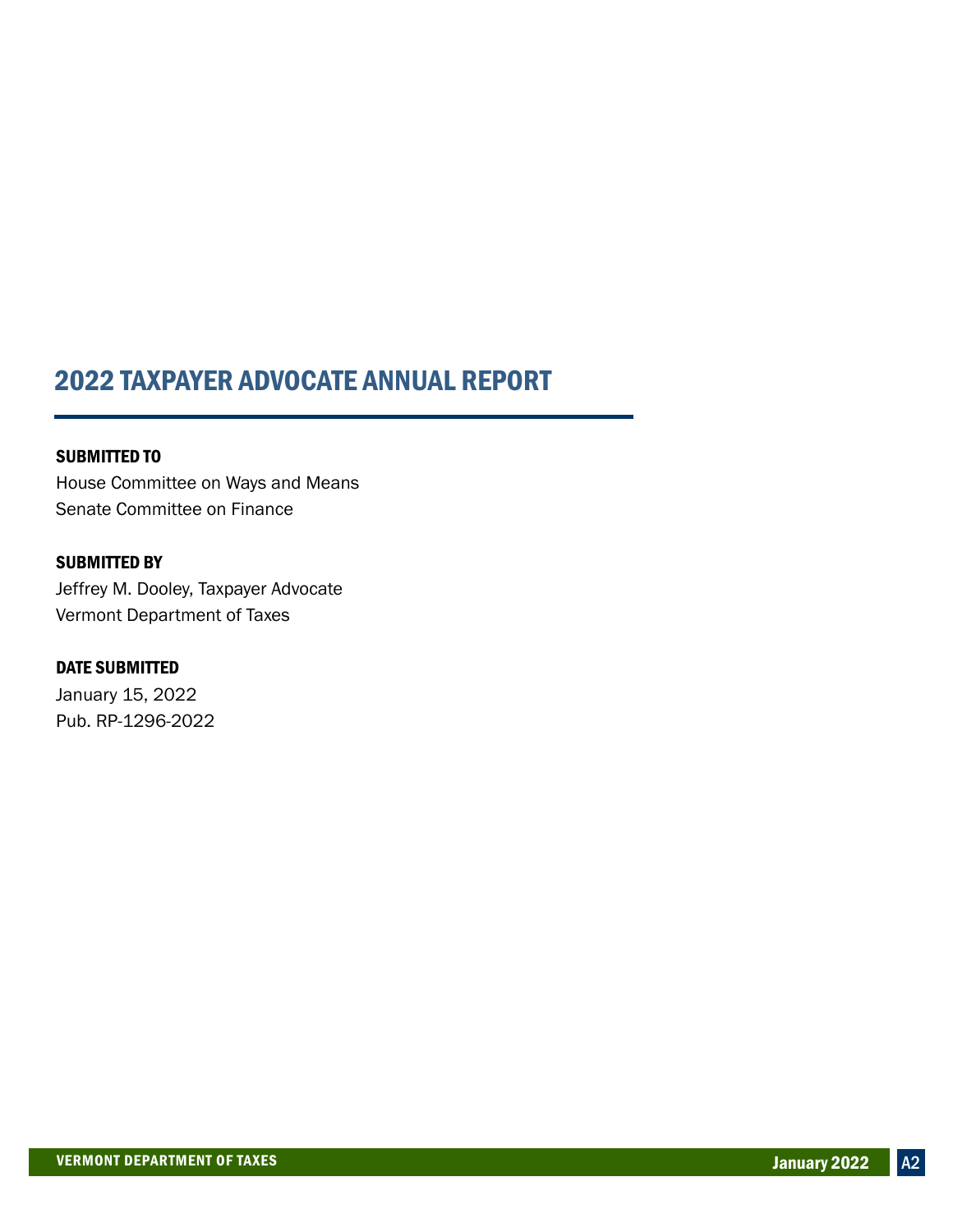# Table of Contents

| Simplify and Remove Tight Time Restrictions from Property Tax Credit Program5 |  |
|-------------------------------------------------------------------------------|--|
|                                                                               |  |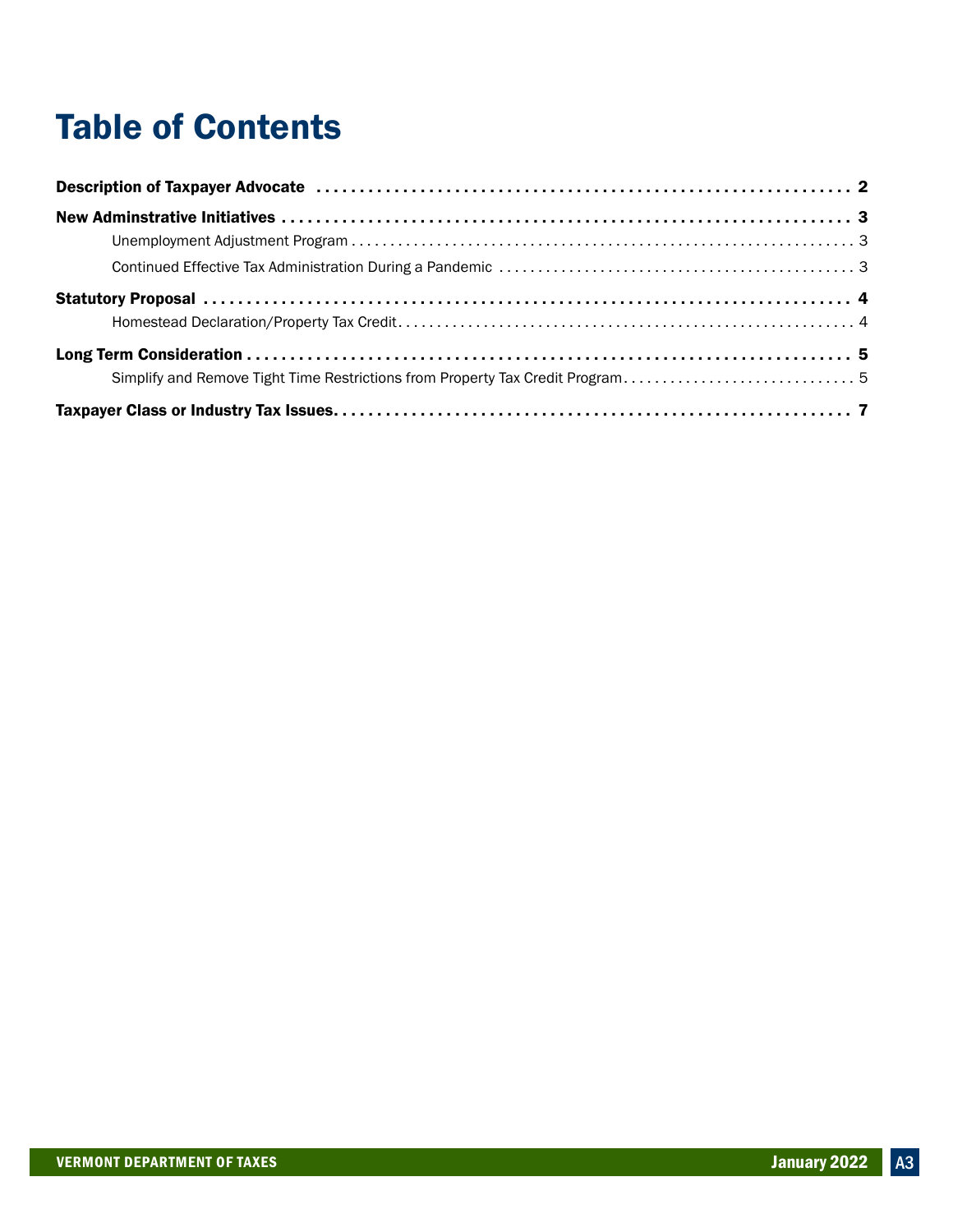January 15, 2022

To The Honorable Members of: House Committee on Ways and Means Senate Committee on Finance

In accordance with 32 V.S.A. § 3205(c), I submit the Vermont Taxpayer Advocate Annual Report for activity in calendar year 2021. The Vermont Taxpayer Advocate Annual Report is required to identify problems encountered by taxpayers interacting with the Vermont Department of Taxes as well recommend administrative and legislative actions to resolve those problems. The report shall also identify problems that affect an entire class of taxpayer or specific industry and present solutions.

The reporting period of this year's report contains activity from December 1, 2020 to December 1, 2021. During this period, the Taxpayer Advocate fielded over 1,000 phone calls. The majority of issues brought to the Department through these calls were able to be resolved with minimal intervention by the Taxpayer Advocate working with the Taxpayer Services division of the Department of Taxes.

Approximately 60 cases were reviewed for potential Extraordinary Relief with relief being granted in 54 of those cases. Of those 60 cases, 80% involved Property Tax Credits, 10% involved Renter Rebate, and 10% involved Personal Income Tax.

Respectfully submitted,

Jeffrey M. Dooley

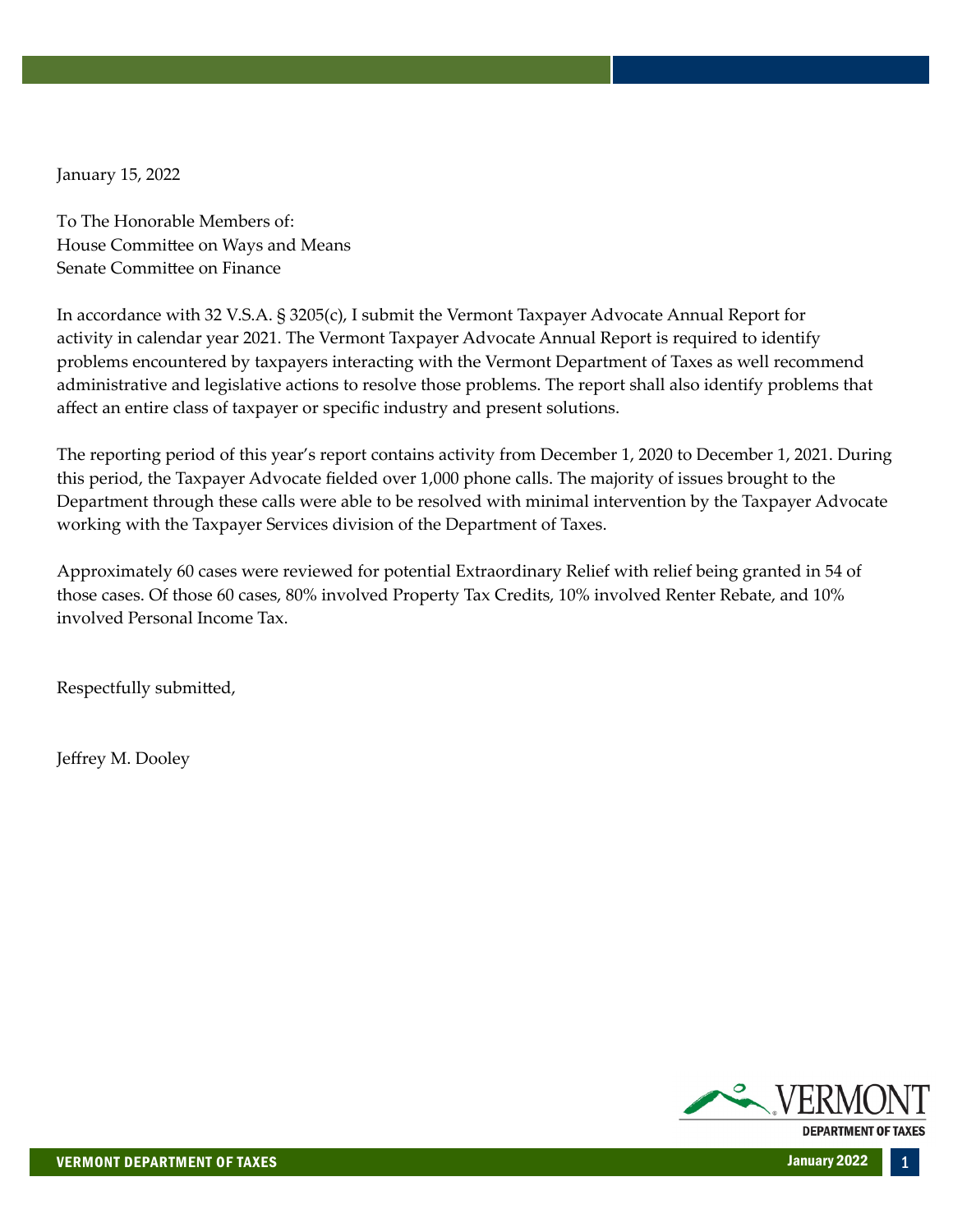### <span id="page-4-0"></span>Description of Taxpayer Advocate

The Vermont Commissioner of Taxes created the Taxpayer Advocate in 2001. Under 32 V.S.A § 3205, the Vermont Department of Taxes must maintain a Taxpayer Advocate. The duties of that position include:

- 1. Identifying subject areas where taxpayers have difficulties interacting with the Department of Taxes;
- 2. Identifying classes of taxpayers or specific business sectors who have common problems related to the Department of Taxes;
- 3. Proposing solutions, including administrative changes to practices and procedures of the Department of Taxes;
- 4. Recommending legislative action as may be appropriate to resolve problems encountered by taxpayers;
- 5. Educating taxpayers concerning their rights and responsibilities under Vermont's tax laws;
- 6. Educating tax professionals concerning the Department of Taxes' regulations and interpretations by issuing bulletins and other written materials; and
- 7. Assisting individual taxpayers in resolving disputes with the Department of Taxes.

The legislation serves to codify the longstanding role and functions performed by the Taxpayer Advocate and highlights the Taxpayer Advocate's position to improve taxpayer services.

The legislation also requires the Taxpayer Advocate to report annually to the House Committee on Ways and Means and the Senate Committee on Finance. 32 V.S.A. § 3205(c). The Legislature prescribed the following information for the report:

- Actions taken by the Taxpayer Advocate to improve taxpayer services and responsiveness of the Department of Taxes
- Identification of problems encountered by taxpayers in interacting with the Department of Taxes, including specific recommendations for administrative and legislative actions to resolve the identified problems
- Identification of any problems that span an entire class of taxpayer or specific industry, proposing class or industry‐wide solutions.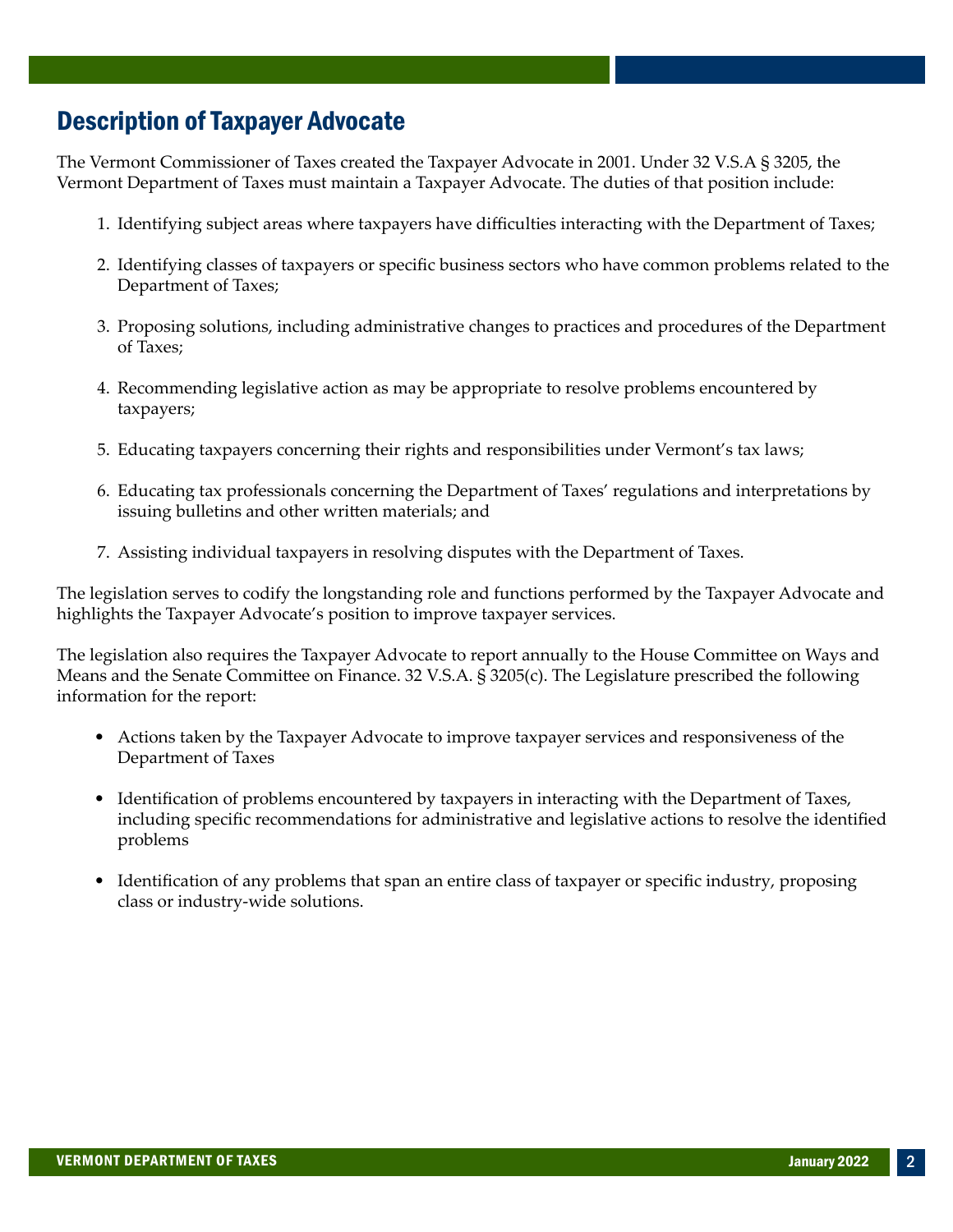### <span id="page-5-0"></span>New Adminstrative Initiatives

#### Unemployment Adjustment Program

*Issue:* The American Rescue Plan Act (ARPA), signed into federal law on March 11, 2021, included a retroactive personal income tax provision for tax year 2020 which also impacted Vermont personal income taxes filed for tax year 2020. The provision excluded from taxation the first \$10,200 of an individual's unemployment insur‐ ance (UI) benefits, so long as the modified adjusted gross income (AGI) reported on the tax return is less than \$150,000 in 2020.

Because the exclusion was enacted after the filing season had opened, many Vermonters with unemployment benefits had already filed their state personal income tax return before the exclusion was available.

*Administrative Resolution:* To help these Vermonters get refunds from this exclusion without having to file amended returns themselves, the Vermont Department of Taxes undertook a novel internal program to recalculate Vermont personal income tax returns and issue refunds to 21,876 qualified taxpayers who had filed electronically in Vermont before the federal change was in effect.

Vermont was among the first states to commit to doing an in-house adjustment to returns that had already been filed. We were the smallest state and smallest tax revenue department, to embark on this effort.

#### Continued Effective Tax Administration During a Pandemic

*Issue:* The COVID-19 pandemic caused the Department to transition from approximately 149 employees working on site on a daily basis on March 23, 2020, to approximately 25 working on site on a daily basis on March 25, 2020. In November 2021, the Department began transitioning to hybrid in-office/telework model. This brought with it its own unique challenges, because equipment needed to be updated and employees needed to reacclimate themselves to an office environment. Since December 1, the rise of cases due to the omicron variant has caused additional complications.

*Administrative resolution:* The Department of Taxes' employees have been consistent in their flexibility and willingness to adapt to a constantly shifting situation. As a result of these efforts, the Department experienced virtually no decrease in efficiency of processing returns/refunds and continued to provide quality customer service throughout the filing season and beyond.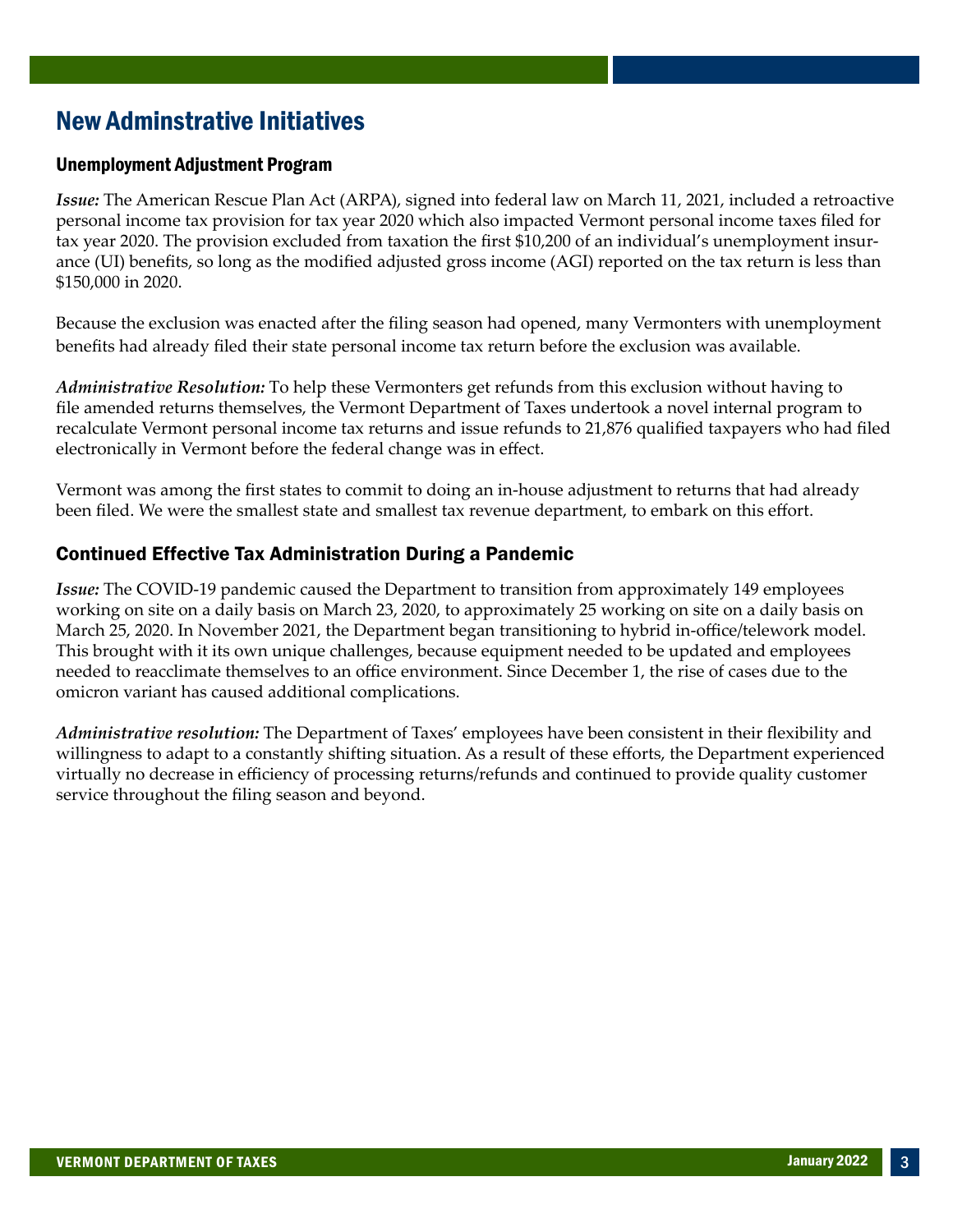### <span id="page-6-0"></span>Statutory Proposal

#### Homestead Declaration/Property Tax Credit

*Issue:* Property Tax Credit claims have a statutory extended deadline of October 15. Currently, pursuant to 32 V.S.A. § 6068(b), a taxpayer is not entitled to any Property Tax Credit benefit if a claim is filed after October 15. This results in significant financial hardship for hundreds of Vermont taxpayers every year. The majority of other tax programs have a graduated penalty structure for late filed returns or claims.

*Proposed resolution:* 32 V.S.A. § 6068(b) & (c) is amended to read:

(b) Late-filing penalties. If the claimant fails to file a timely claim, the amount of the property tax credit under this chapter shall be reduced by \$15.00, but not below \$0.00, which shall be paid to the municipality for the cost of issuing an adjusted homestead property tax bill. No benefit shall be allowed in the calendaryear unless the claim is filed with the Commissioner on or before October 15. Any claim filed after October 15 but on or before January 15 of the following year shall be assessed a 10% penalty. Any claim filed after January 15 but on or before March 15 shall be assessed a 20% penalty. No benefit shall be allowed unless a claim is filed with the Commissioner on or before March 15. Any property tax credit benefit issued under this chapter after October 15 will be issued directly to the claimant and will not alter the grand list of the town of the claimant's property.

(c) No request for allocation of an income tax refund <del>or for a renter rebate claim</del> may be made after October 15. Any renter credit claim filed after October 15 but on or before January 15 of the following year shall be assessed a 10% penalty. Any renter credit claim filed after January 15 but on or before March 15 shall be assessed a 20% penalty. No benefit shall be allowed unless a claim is filed with the Commissioner on or before March 15.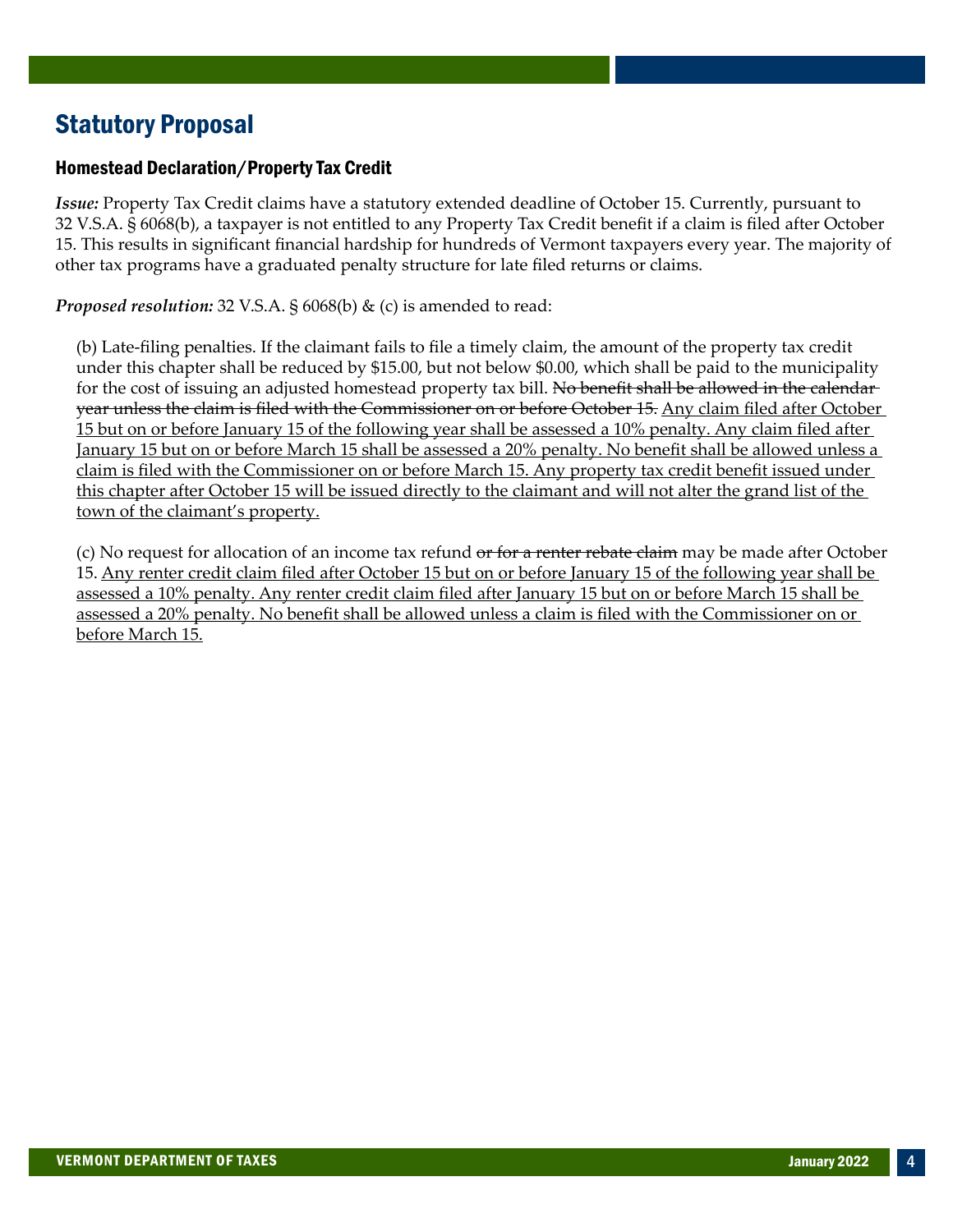### <span id="page-7-0"></span>Long Term Consideration

#### Simplify and Remove Tight Time Restrictions from Property Tax Credit Program

By far, the amount of time and resources spent on assisting taxpayers with property tax credit issues outweighs time and resources spent on any other tax type. There are several reasons for this:

- a. Those receiving property tax credits tend to be lower income taxpayers that are less sophisticated in dealing with paperwork and do not have the resources to hire a preparer or accountant.
- b. The forms and the overall process are some of the most complicated forms and processes that the Department administers.
- c. The deadlines are the strictest and have the harshest penalties for missing them, compared to other tax types.
- d. The amount of a property tax credit tends to be significant relative to taxpayers' income so the consequences of not receiving it are often significant.

Some of the factors listed above cannot be helped given the nature of the program. Some of the factors should be looked at and consideration should be given to whether there is a better way to administer this program. The two factors that should be looked at are the complexity of the program and the strict nature of the deadlines.

As mentioned above, the property tax credit forms are among the most complicated forms that the Department of Taxes administers. It requires the filing of two separate forms that are two pages each with a total over 100 fields that potentially must be completed by the taxpayer. Both forms have several fields that if not filled in, or if accidentally filled in incorrectly, will result in denial of the taxpayer property tax credit entirely. This leads to many taxpayers making mistakes or omissions on their forms that result in a reduced or denied property tax credit. The Department sends letters to the majority of taxpayers that made a mistake or missed a required field but, even then, most taxpayers do not understand what went wrong or how to correct it.

A possible solution to this issue is to simplify the property tax credit program. This can be done by moving away from the concept of household income that is used for the program and towards a concept similar to MAGI that is used at the federal level for health care purposes.

The strict nature of the deadlines is also a major problem for many taxpayers. For most tax types, taxpayers have three years to amend their returns. A three-year period for property tax credit claims is unworkable for several reasons but the current October 15 deadline is also problematic. It gives taxpayers that filed on extension very little time to work with the Department to correct a problem with a property tax credit claim. In addition, a taxpayer that is notified of a problem well before October 15 may misunderstand the letter they receive or the consequences of the issue because of the complexity discussed above. These taxpayers may not realize that there is a problem until they receive their property tax bills in late September or early October and then will only have a week or two to correct the issue. Further, in some towns, the first property tax payment is not due until November 15. This means that some taxpayers never discover that something is wrong until they go to make their first payment, a month after they no longer have any remedy.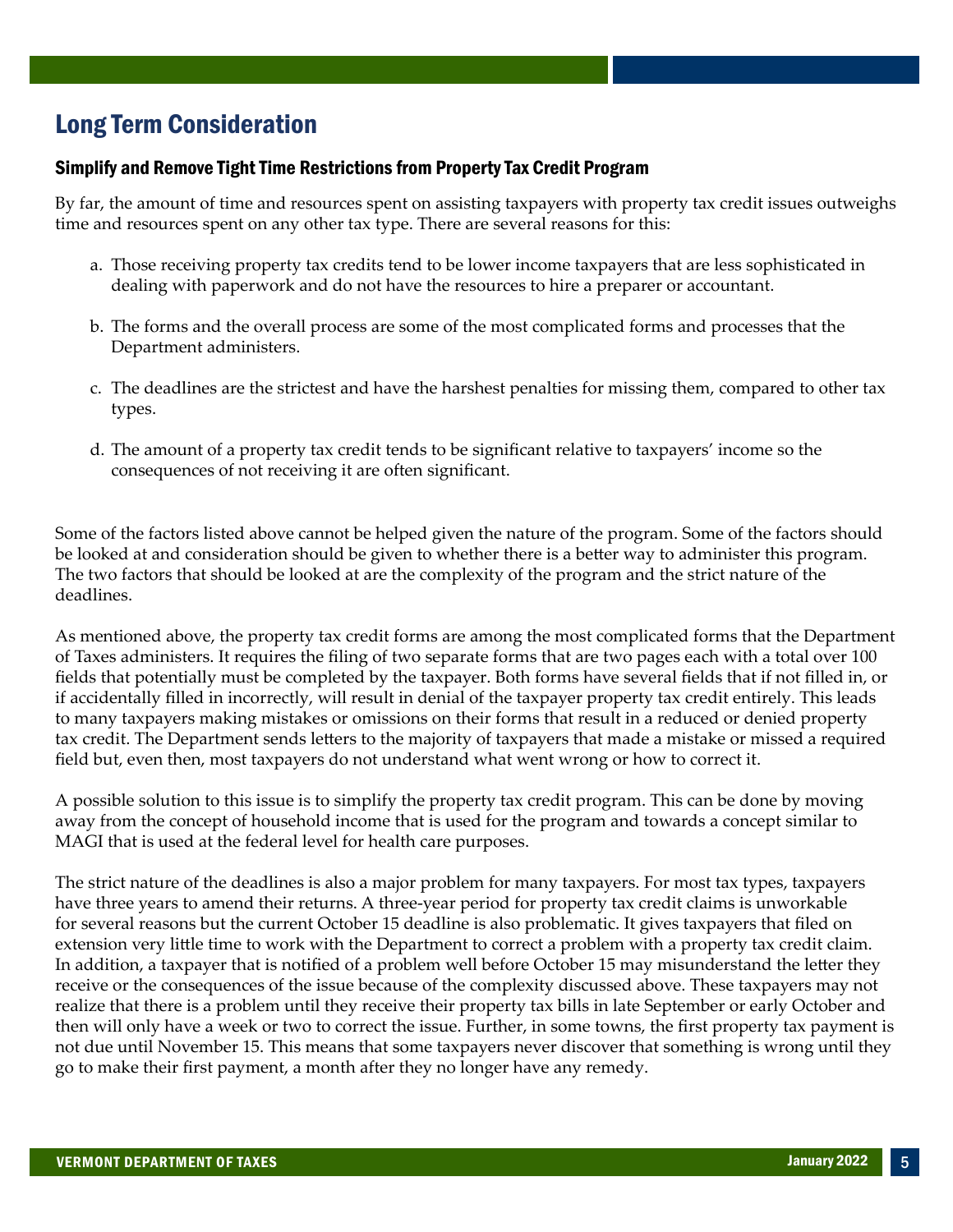Another problem affects taxpayers whose mortgage company makes the property tax payments on the taxpayers' behalf. These taxpayers often do not find out what has happened until their bank contacts them because they do not have enough in escrow to cover their higher mortgage payment. One possible solution to this specific issue would be the graduated penalty structure recommended above.